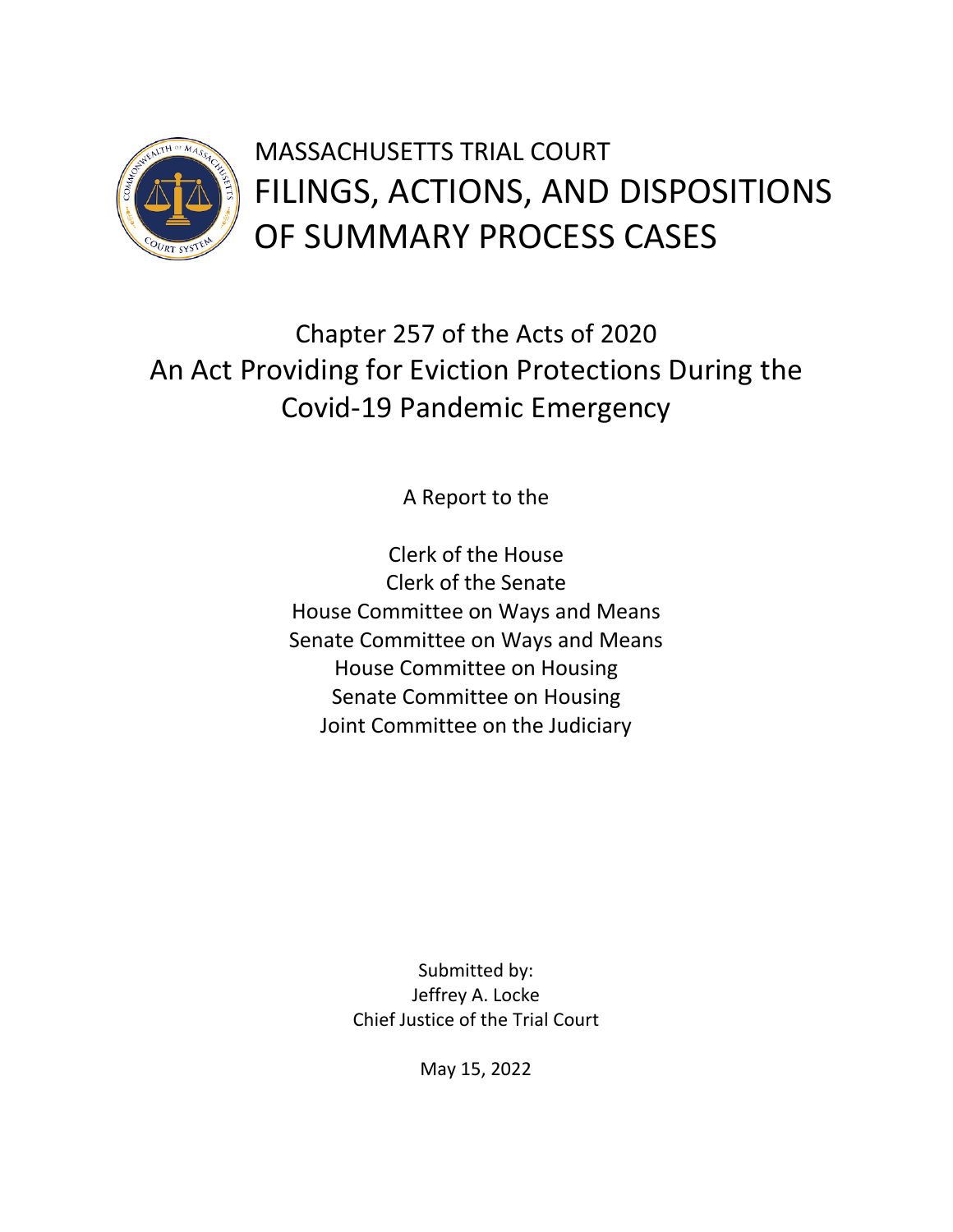#### **Monthly Report to Support the Implementation of Chapter 257 of the Acts of 2020 An Act Providing for Eviction Protections During the COVID-19 Pandemic Emergency**

#### **I. INTRODUCTION**

This report was prepared to comply with Section 2(c) of Chapter 257 of the Acts of 2020 "An Act Providing for Eviction Protections During the COVID-19 Pandemic Emergency."

This monthly report summarizes the reporting requirements made by the legislation and presents summary statistics on eviction filings, actions, and dispositions from December 2020 through April 2022.

- Page 2: The number of actions for summary process entered and filed with each court having jurisdiction over an action for summary process.
- Page 3: The number of default judgments entered, delineated by the reason for the summary process filing.
- Page 4: The number of executions for possessions orders granted, delineated by the reason for the summary process filing.
- Page 5: The number of continuances requested and granted due to pending applications for short-term emergency rental assistance pursuant to subsection (b).
- Page 6: The number of stays issued due to pending applications for short-term emergency rental assistance pursuant to subsection (b).
- Page 7: The average length of a continuance and stay granted under said subsection (b).
- Page 8: The number of stays requested, granted or denied pursuant to sections 9 and 10 of chapter 239 of the General Laws.
- Page 9: The number of landlords and tenants participating in pre-trial mediation, and to the extent practicable, the outcome of each mediation.
- Page 10: The number of landlords and tenants receiving legal representation and legal services through on-site court diversion and support resources.

Other relevant information pertaining to the eviction diversion initiative can be found at: [https://public.tableau.com/profile/drap4687.](https://public.tableau.com/profile/drap4687) 

It is important to note that the Trial Court is in the process of configuring, implementing, and training on new procedures and business practices in MassCourts to accurately record continuances and stays due to pending applications for short-term emergency rental assistance. Figures reflect these new docketing procedures that went into effect on February 5th, 2021.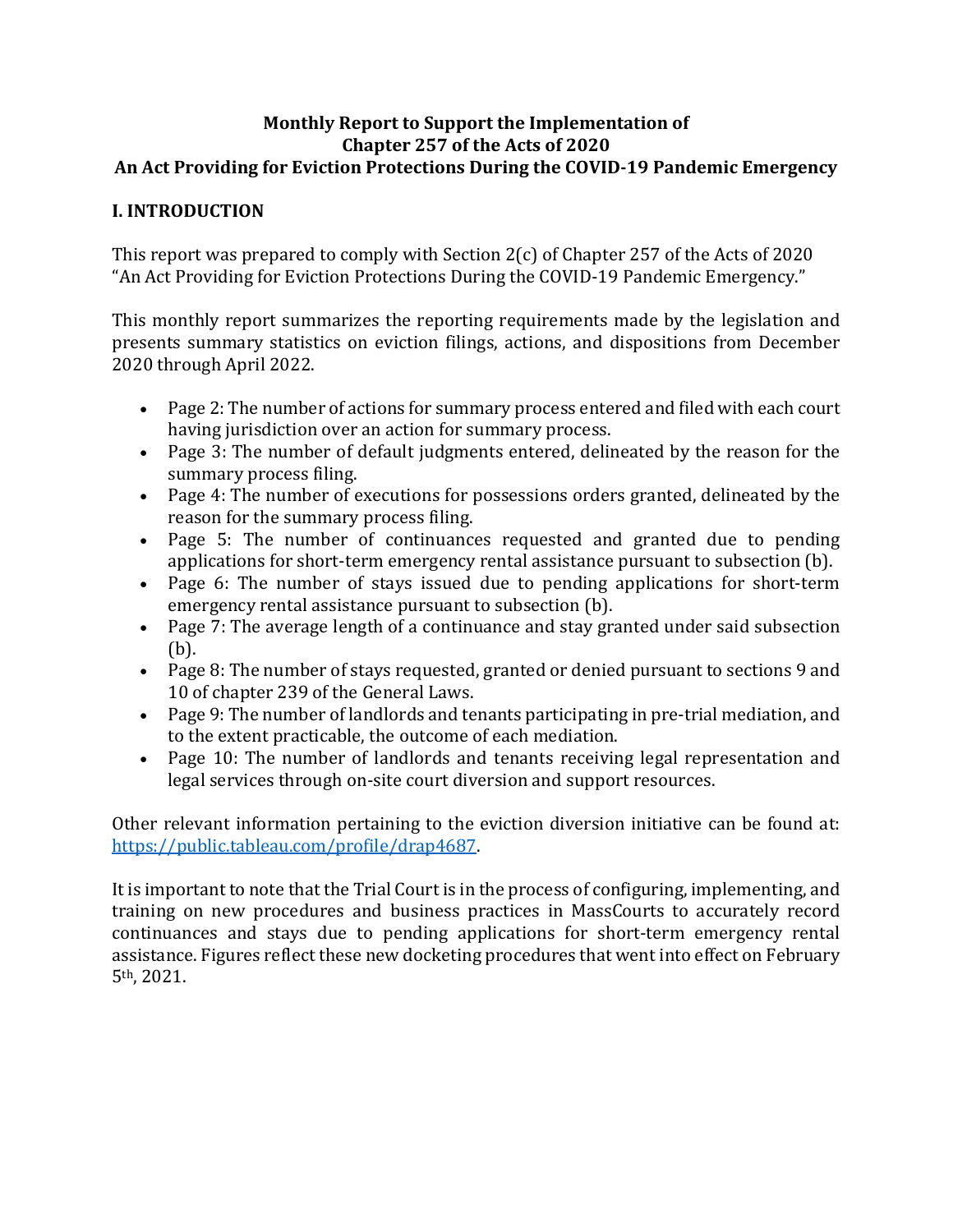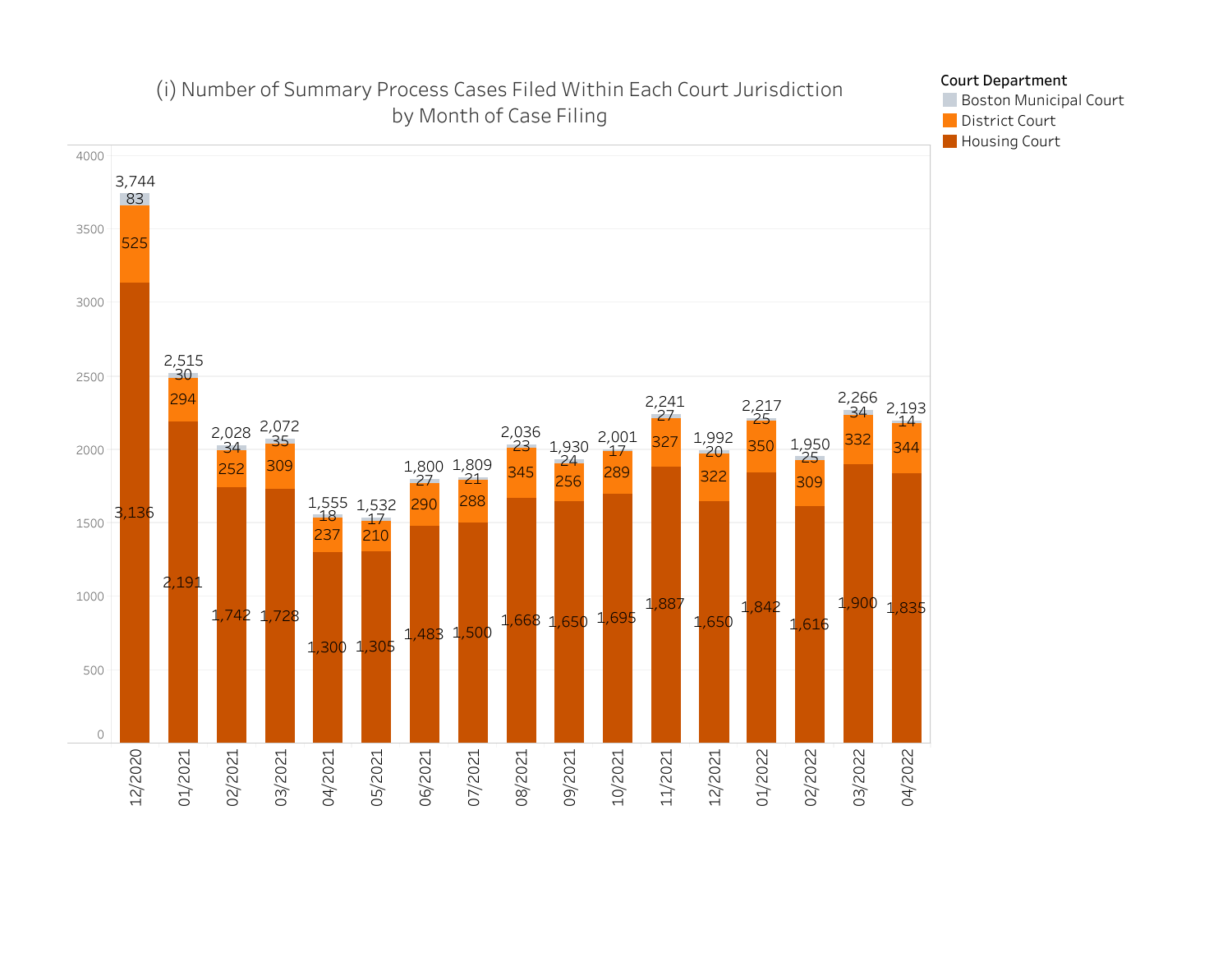

## (ii) Number of Default Judgments by Summary Process Action/Type

\*Figures reflect the last default judgment entered where there is no subsequent entry of vacated default judgment on summary process cases filed in Municipal/District Court or Housing Court. Pursuant to Departmental Standing Orders, defaults judgments may enter during a Tier-1 or Tier-2 event on a Housing Court non-payment of rent case or a Municipal/District Court residential eviction case.

For Boston Municipal and District Court, residential eviction cases include a small proportion of cases based on grounds other than non-payment of rent.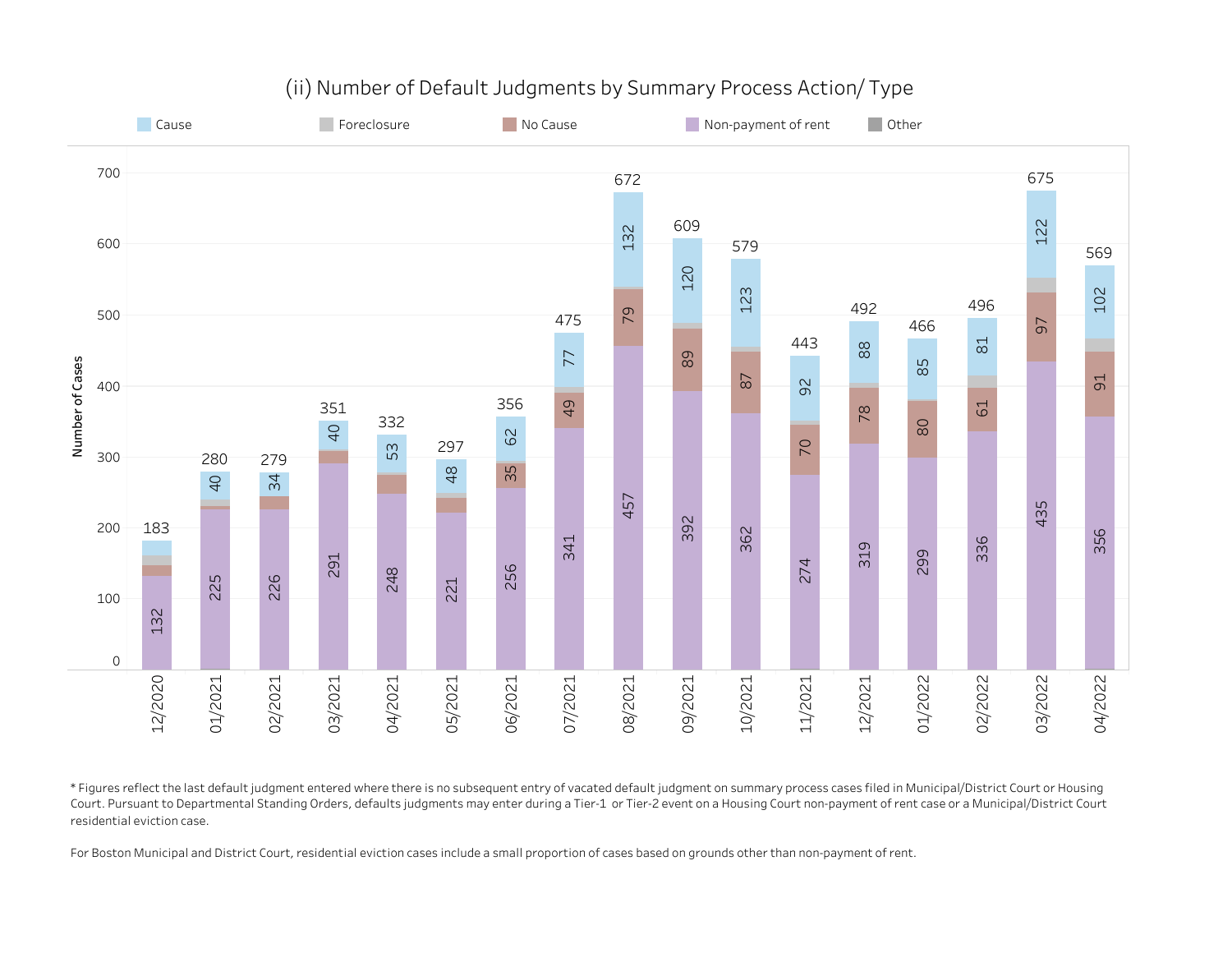# (iii) Number of Executions Issued for Possession and/or Money Judgment by Summary Process Action/ Type



\*Figures reflect the last execution issued for possession and/or money judgment on summary process cases filed in Municipal/District Court or Housing Court. For Boston Municipal and District Court, residential eviction cases include a small proportion of cases based on grounds other than non-payment of rent.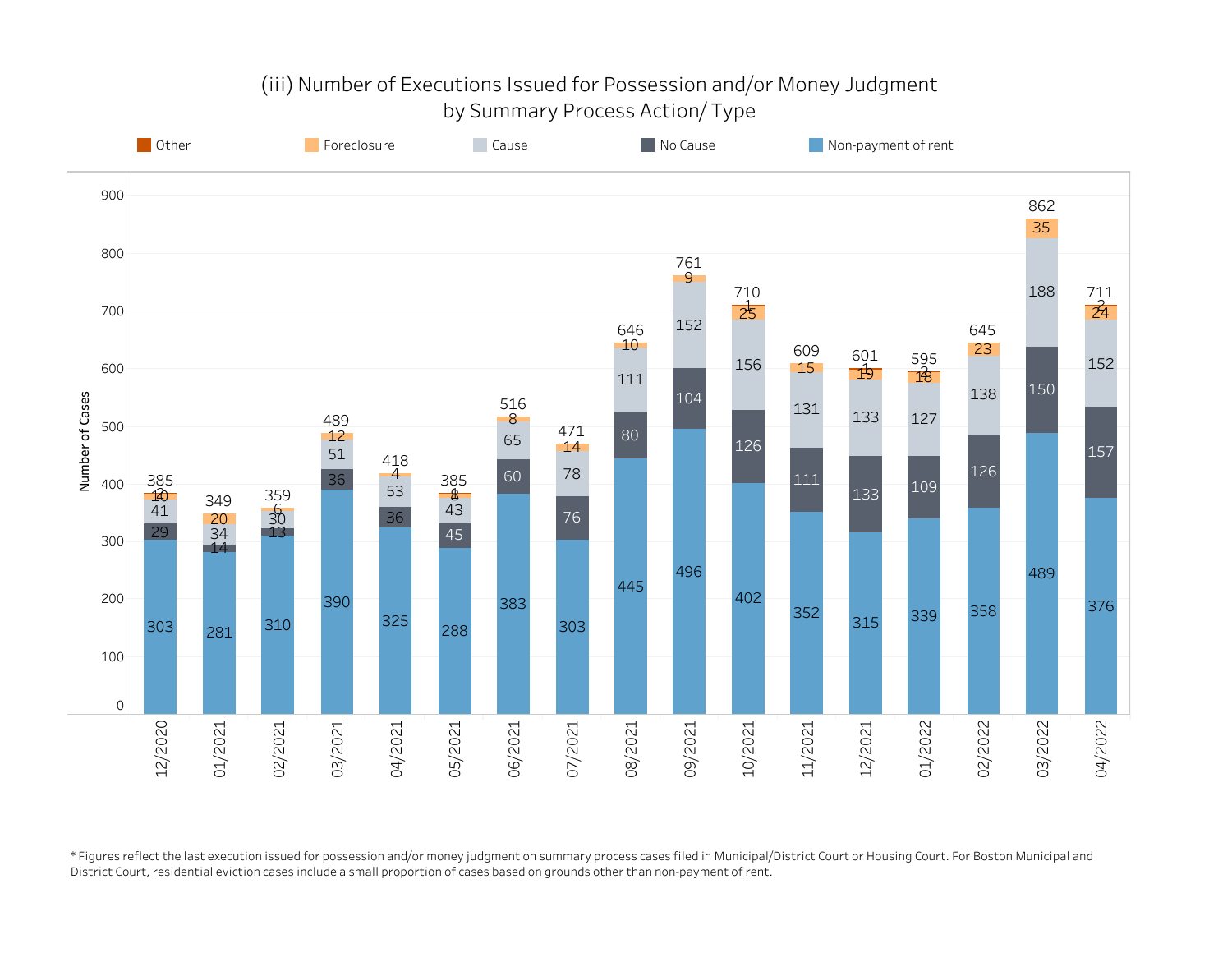### (iv) Number of continuances requested and granted due to pending applications for short-term emergency rental assistance pursuant to subsection (b)



Number of Continuances, Granted or Denied\*

Number of Continuances Requested\*



\*Figures reflect continuances requested, granted or denied, for any matter. The category, unknown/ not available, reflects cases where a hearing for continuance was scheduled, but not yet heard or entered into MassCourts at the time of data reporting. Data includes retroactive continuances on non-payment of rent cases filed in the Municipal/District Court or Housing Court. For Boston Municipal and District Court, residential eviction cases include a small proportion of cases based on grounds other than non-payment of rent. Note: The Trial Court is in the process of configuring, implementing, and training on new procedures and business practices in MassCourts to accurately record continuances due to pending applications for short-term emergency rental assistance. These new docketing procedures went into effect on February 5, 2021.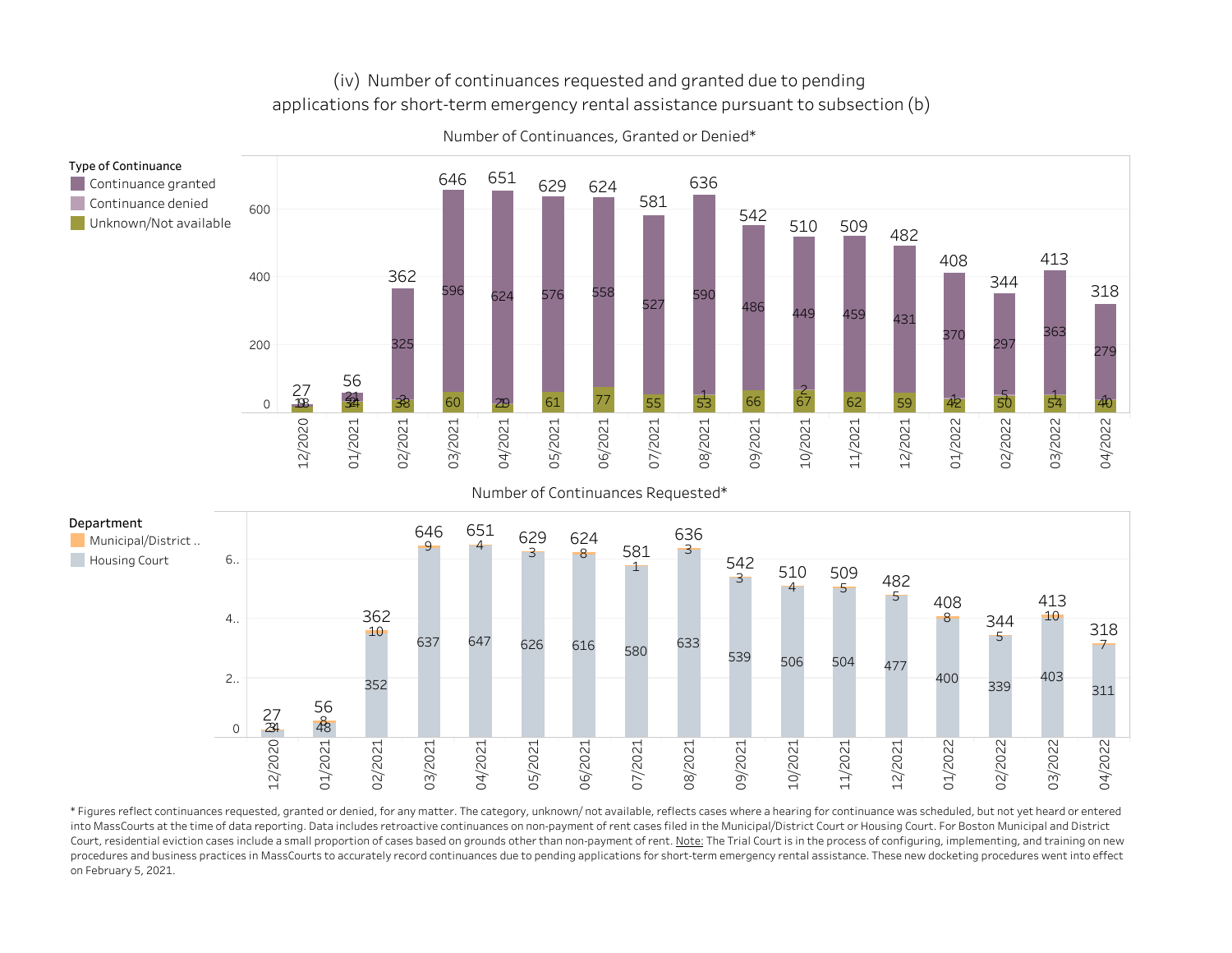(v) Number of stays issued due to pending applications for short-term emergency rental assistance pursuant to subsection (b)



\*Figuresreflectcaseswithastayissuedonnon-paymentofrentcasesfiledintheMunicipal/DistrictCourtorHousingCourt.Dataisretroactiveandreflectsaneventoutcomeof"dueto pending applications for short-term emergency rental assistance." For information regarding any type of stay issued, visit page eight of this report. For Boston Municipal and District Court, residential eviction cases include a small proportion of cases based on grounds other than non-payment of rent.

Note: The Trial Court is in the process of configuring, implementing, and training on new procedures and business practices in MassCourts to accurately record stays due to pending applications for short-term emergency rental assistance. These new docketing procedures went into effect on February 5, 2021.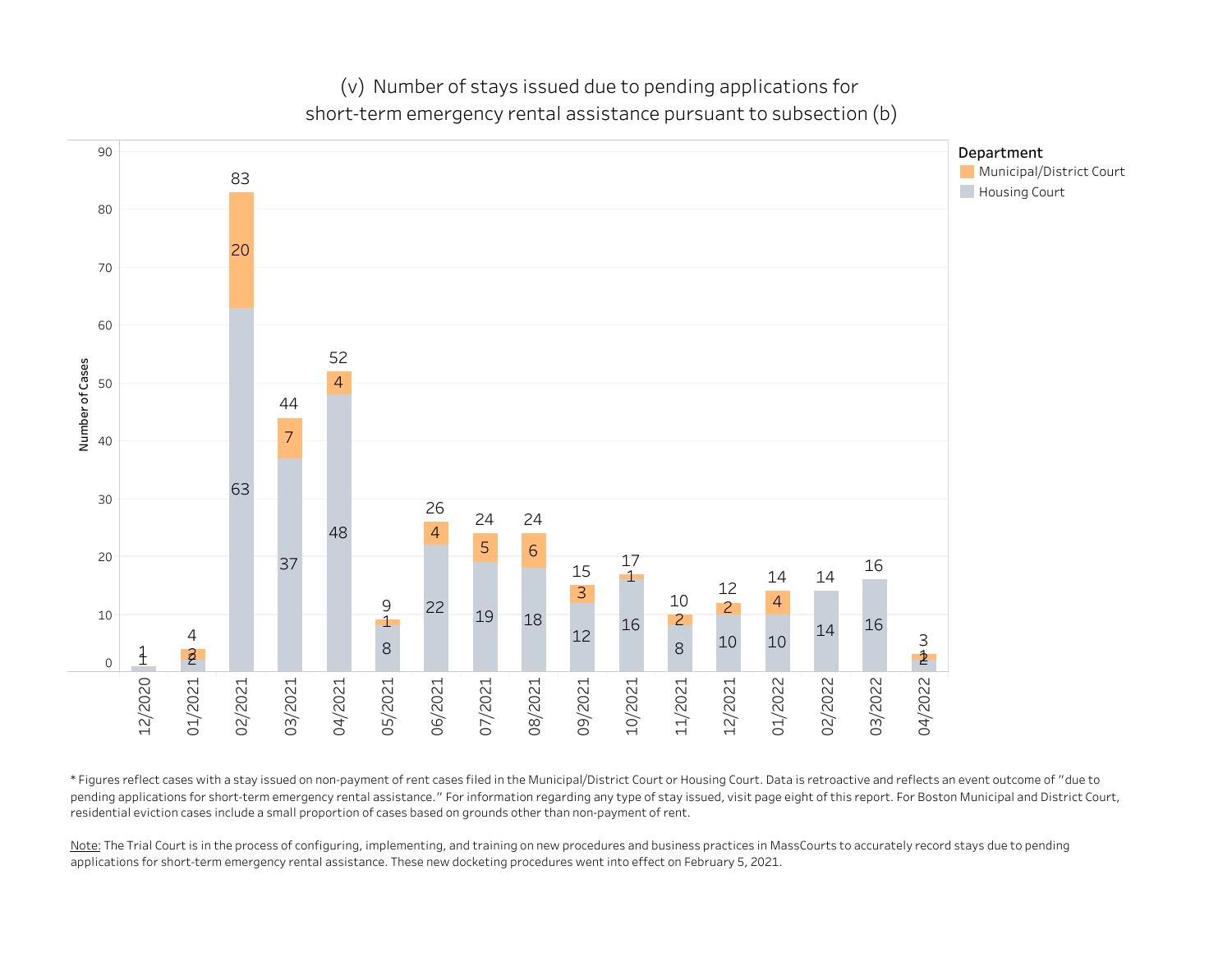# (vi) Average length of a continuance and stay granted under said subsection (b)



\*Figures reflect the first stay issued or continuance granted on non-payment of rent cases filed in Municipal/District Court or Housing Court. Data is retroactive and reflects an event outcome of "due to pending applications for short-term emergency rental assistance." The average length of time is the sum of the total length of time over the total number of cases. For Boston Municipal and District Court, residential eviction cases include a small proportion of cases based on grounds other than non-payment of rent.

Note: The Trial Court is in the process of configuring, implementing, and training on new procedures and business practices in MassCourts to accurately record stays and continuances due to pending applications for short-term emergency rental assistance. These new docketing procedures went into effect on February 5th.

### Stays Issued

Continuance granted Stay issued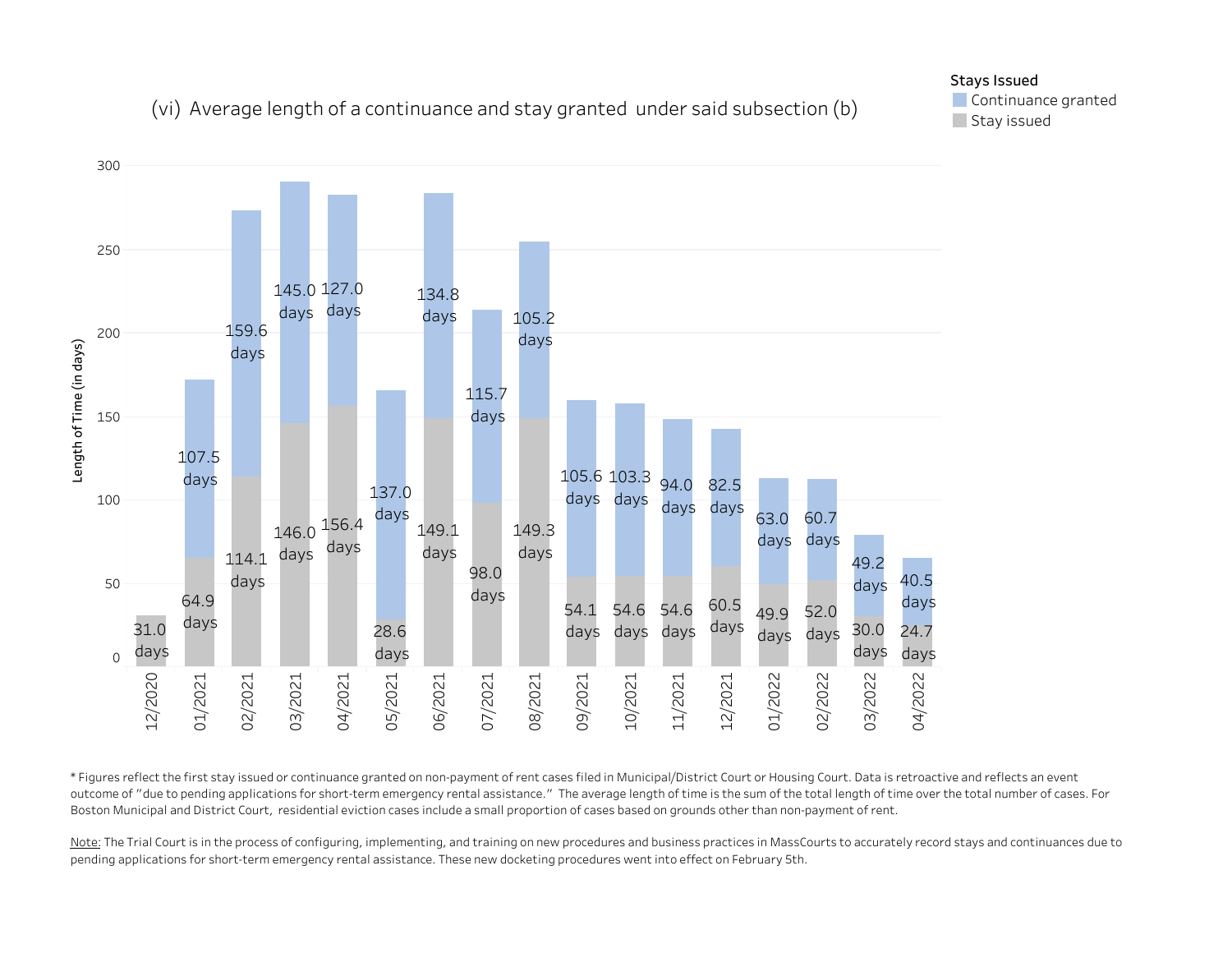## (vii) Number of stays requested, granted or denied pursuant to sections 9 and 10 of chapter 239 of the General Laws



Number of Stays Granted or Denied\*

\*Figures reflect stays requested, granted or denied, on any matter. Data is retroactive and reflects stays on non-payment of rent cases filed in the Municipal/District Court or Housing Court. For Boston Municipal and District Court, residential eviction cases include a small proportion of cases based on grounds other than non-payment of rent.

Note: The Trial Court is in the process of configuring, implementing, and training on new procedures and business practices in MassCourts to accurately record stays due to pending applications for short-term emergency rental assistance. These new docketing procedures went into effect on February 5th.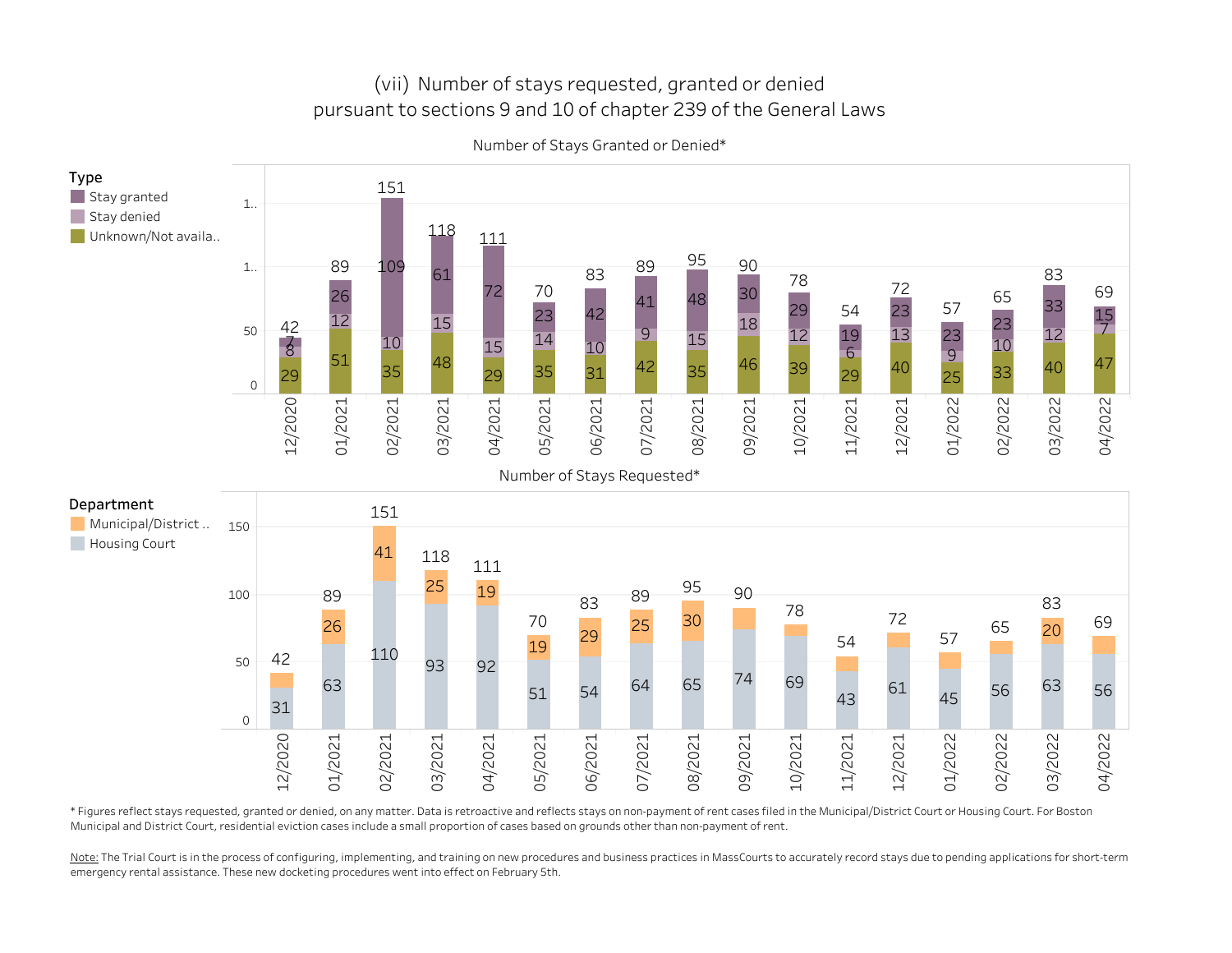# (viii) Number of landlords and tenants participating in pre-trial mediation and, to the extent practicable, the outcome of each mediation



\*Figures reflect the last mediation outcome entered on non-payment of rent cases filed in Municipal/District Court or Housing Court. Data is retroactive. For Boston Municipal and District Court, residential eviction cases include a small proportion of cases based on grounds other than non-payment of rent.